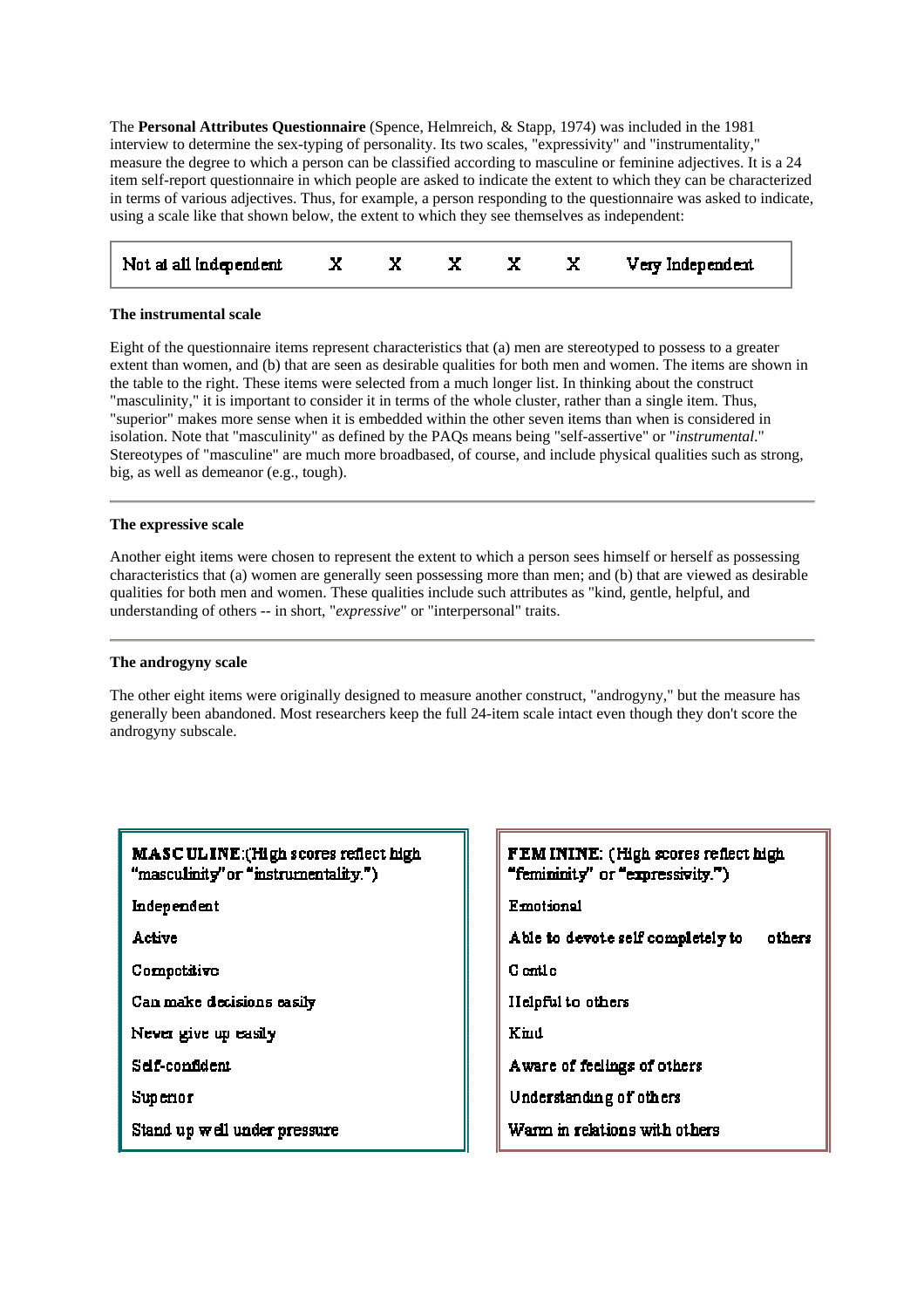# **Personal Attributes Questionnaire**

The items below inquire about what kind of person you think you are. Each items consists of a pair of characteristics, with the letters A-E in between. For example:

Not at all Artistic A.....B.....C.....D.....E Very Artistic

Each pair describes contradictory characteristics--that is, you cannot be both at the same time, such as very artistic and not at all artistic.

The letters form a scale between the two extremes. You are to choose a letter which describes where you fall on the scale. For example, if you think you have no artistic ability, you would choose A. If you think you are pretty good, you might choose D. If you are only medium, you might choose C, and so forth.

|    |                                                        | A |            | B C             | D               | E       |                                             |
|----|--------------------------------------------------------|---|------------|-----------------|-----------------|---------|---------------------------------------------|
| 1. | Not at all aggressive                                  |   | $\circ$    |                 | $\circ$ $\circ$ | ⊙       | Very aggressive                             |
| 2. | Not at all Independent                                 |   | $\bigcirc$ | $\circ$         | $\circ$         | О       | Very independent                            |
| 3. | Not at all emotional                                   |   | Ω          | $\circ$         | $\circ$         | O       | Very emotional                              |
| 4. | Very submissisve                                       | О | О          | ⊙               | ⊙               | O       | Very dominant                               |
| 5. | Not at all excitable in a major crisis                 |   | O          | $\circ$         | $\bigcirc$      | О       | Very excitable in a major crisis            |
| 6. | Very passive                                           |   | О          | $\circ$         | $\circ$         | O       | Very active                                 |
| 7. | Not at all able to devote<br>self completely to others |   | $\circ$    | $\circ$ $\circ$ |                 | $\circ$ | Able to devote self<br>completely to others |
| 8. | Very rough                                             |   | ⊖          | O               | $\circ$         | ⊖       | Very gentle                                 |
| 9. | Not at all helpful to others                           |   | $\circ$    | $\circ$         | $\circ$         | О       | Very helpful to others                      |
|    | 10. Not at all competitive                             |   | $^{(+)}$   | O               | $\bigcirc$      | O       | Very competitive                            |
|    | 11. Very home oriented                                 | О | $\circ$    | О               | $\circ$         | ⊖       | Very worldly                                |
|    | 12. Not at all kind                                    | O | Ω          | $\circ$         | $\circ$         | ⊖       | Very kind                                   |
|    | 13. Indifferent to others approval                     |   | $^{(+)}$   | $\circ$         | ⊙               | О       | Highly needful of others approval           |
|    | 14. Feelings not easily hurt                           |   | Ω          | $\circ$         | $\circ$         | ⊖       | Feelings easily hurt                        |
|    | 15. Not at all aware of<br>feelings of others          |   | ⊙          | $\circ$ $\circ$ |                 | $\circ$ | Very aware of feelings<br>of others         |
|    | 16. Can make decisions easily                          |   | О          | О               | ⊖               | O       | Has difficulty making decisions             |
|    | 17. Gives up very easily                               |   | ⊖          | $\circ$         | $\circ$         | Ο       | Never gives up easily                       |
|    | 18. Never cries                                        |   | Ο          | О               | $\bigcirc$      | О       | Cries very easily                           |
|    | 19. Not at all self-confident                          |   | O          | $\circ$         | $\circ$         | O       | Very self-confident                         |
|    | 20. Feels very inferior                                | О | О          | $\circ$         | $\circ$         | $\circ$ | Feels superior                              |
|    | 21. Not at all understanding<br>of others              |   | $\circ$    |                 | $\circ$ $\circ$ | $\circ$ | Very understanding of<br>others             |
|    | 22. Very cold in relations with others                 |   |            |                 |                 |         | Very warm in relations with others          |
|    | 23. Very little time for security                      |   |            |                 |                 | O       | Very strong need for security               |
|    | 24. Goes to pieces under pressure                      | О | О          | О               | ○               | О       | Stands up well under pressure               |